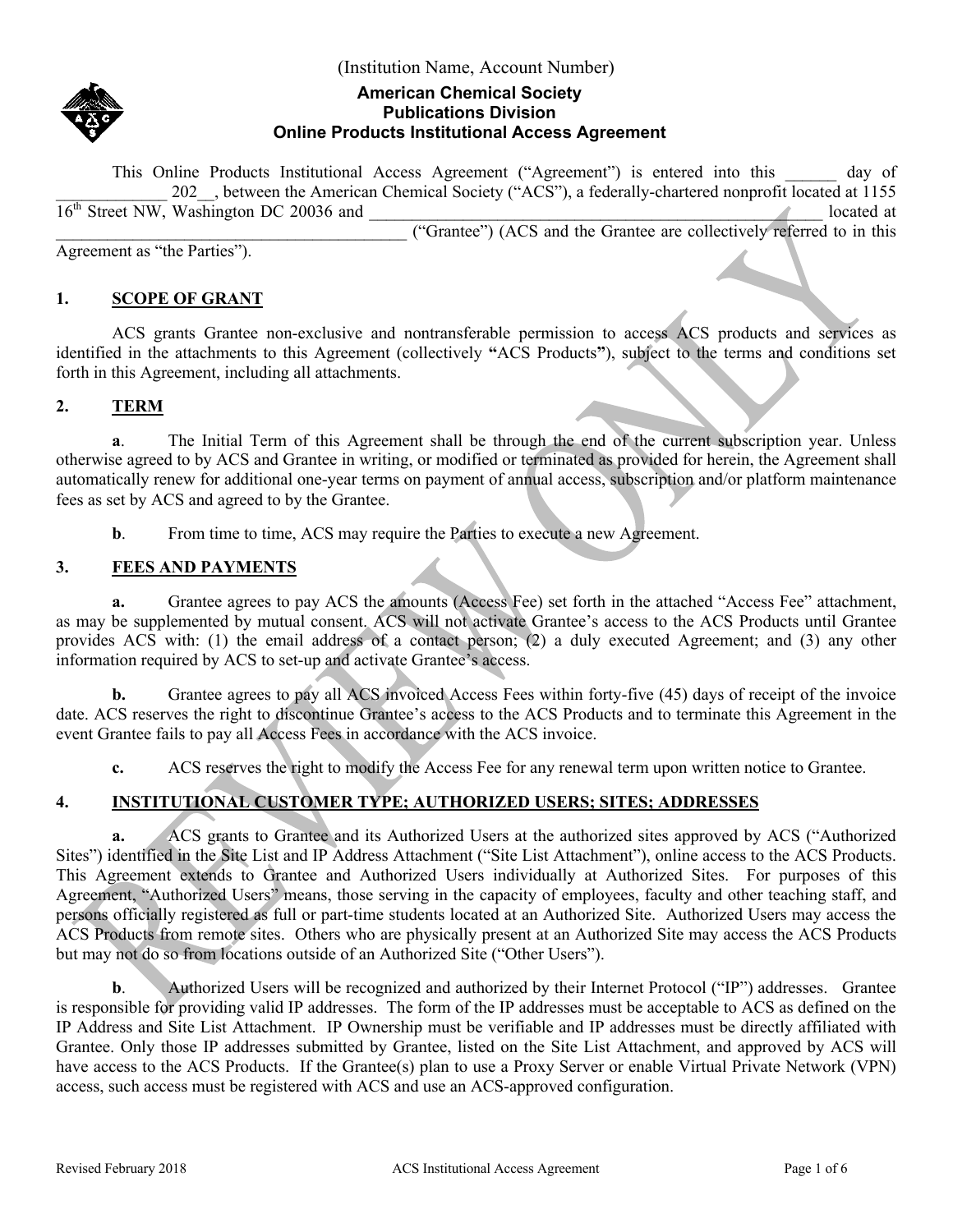**c.** Grantee shall exercise reasonable care and shall be responsible for all access control to ensure only Authorized Users and Other Users access the ACS Products for Permitted Use as defined herein. All usage/downloads of ACS content by Authorized Users and Other Users that gain access through the Grantee's firewall, proxy servers and other gateways for users authorized via the ACS Approved IP addresses listed on the Site List Attachment will be factored into the Grantee's Access Fee. Grantee agrees to notify Authorized Users and Other Users of the relevant conditions for accessing ACS Products. Grantee further agrees to notify ACS promptly upon learning of any violations of this Agreement by Authorized Users and Other Users and will cooperate with the ACS in investigating any such violations or unauthorized uses and in taking reasonable steps to prevent a reoccurrence.

#### **5. PERMITTED USES**

**a.** Authorized Users and Other Users may view, download, save, or print individual articles, individual book chapters, proceedings, Reagent Chemicals monographs or other individual items from the ACS Products for their personal scholarly, research, and educational use. If the Grantee is a commercial entity, Authorized Users may use ACS Products to support their scientific research undertaken in the normal course of their employment or in connection with the process of obtaining regulatory approval for drug products as provided herein. Authorized Users and Other Users may make a printed copy of individual articles, individual book chapters, proceedings, Reagent Chemical monographs, or other individual items from the ACS Products for the internal or personal use of others who are Authorized Users but who are unable to access the ACS Products. Authorized Users and Other Users may include (and are encouraged to provide) links to the ACS Products as part of course pack offerings or within an e-mail communications.

**b.** Grantee or Authorized Users may provide print or electronic copies of individual items taken from ACS Products to national or international regulatory authorities in connection with the preparation or submission of the Grantee's or Authorized User's applications for drug and product approval, provided that such applications do not amount to commercial redistribution for direct profit. Grantee and Authorized Users may supply print or electronic copies of individual items taken from the ACS Products when required by law.

**c.** Grantee or Authorized Users may reactively supply print or electronic copies of individual items taken from ACS Products to healthcare professionals or other third parties in response to enquiries relating to Grantee's medical products. Such copies must carry, without modification, those copyright notices already incorporated in the ACS Products. This use of the ACS Products is restricted to responding to enquiries only. For the avoidance of doubt, this excludes proactive or multiple supplies of articles for marketing, sales, or other purposes, including any activity that would replace a subscription or the purchase of reprints.

## **6. PROHIBITED USES**

**a.** Except as provided in Permitted Uses herein, Grantee, its Authorized Users and Other Users agree not to forward, transfer, sell, rent, or otherwise knowingly distribute or provide access to the ACS Products or any portions thereof, to any third party. Individual articles, individual book chapters, proceedings, Reagent Chemicals monographs or other individual items from the ACS Products and other information obtained under this Agreement may not be used for fee-for-service purposes such as document delivery, except under a separately negotiated transactional agreement. The ACS Products may not be used to supply single articles, individual book chapters, proceedings, Reagent Chemicals monographs, or other individual items to requesters that are employed by a commercial organization or by a library that belongs to a for-profit company without prior written approval of ACS.

**b.** Authorized Users and Other Users may not use ACS Products to support work performed on behalf of any commercial entity other than the Grantee. Grantee agrees to take all reasonable measures to ensure proper use of ACS Products by Authorized Users and Other Users, and agrees to remedy identified cases of prohibited use.

**c**. Authorized Users and Other Users may not modify, alter, or create derivative works of the materials contained in the ACS Products without prior written permission from ACS. Indexing, by human or machine means, aggregating, data mining, peer-to-peer (or similar) file-sharing are all prohibited uses unless an institution concludes a specific, separate agreement with ACS to do so. Authorized Users and Other Users may not use illustrations or other graphic excerpts or abstracts without a complete citation and the inclusion of a persistent URL link to the appropriate material within ACS Products.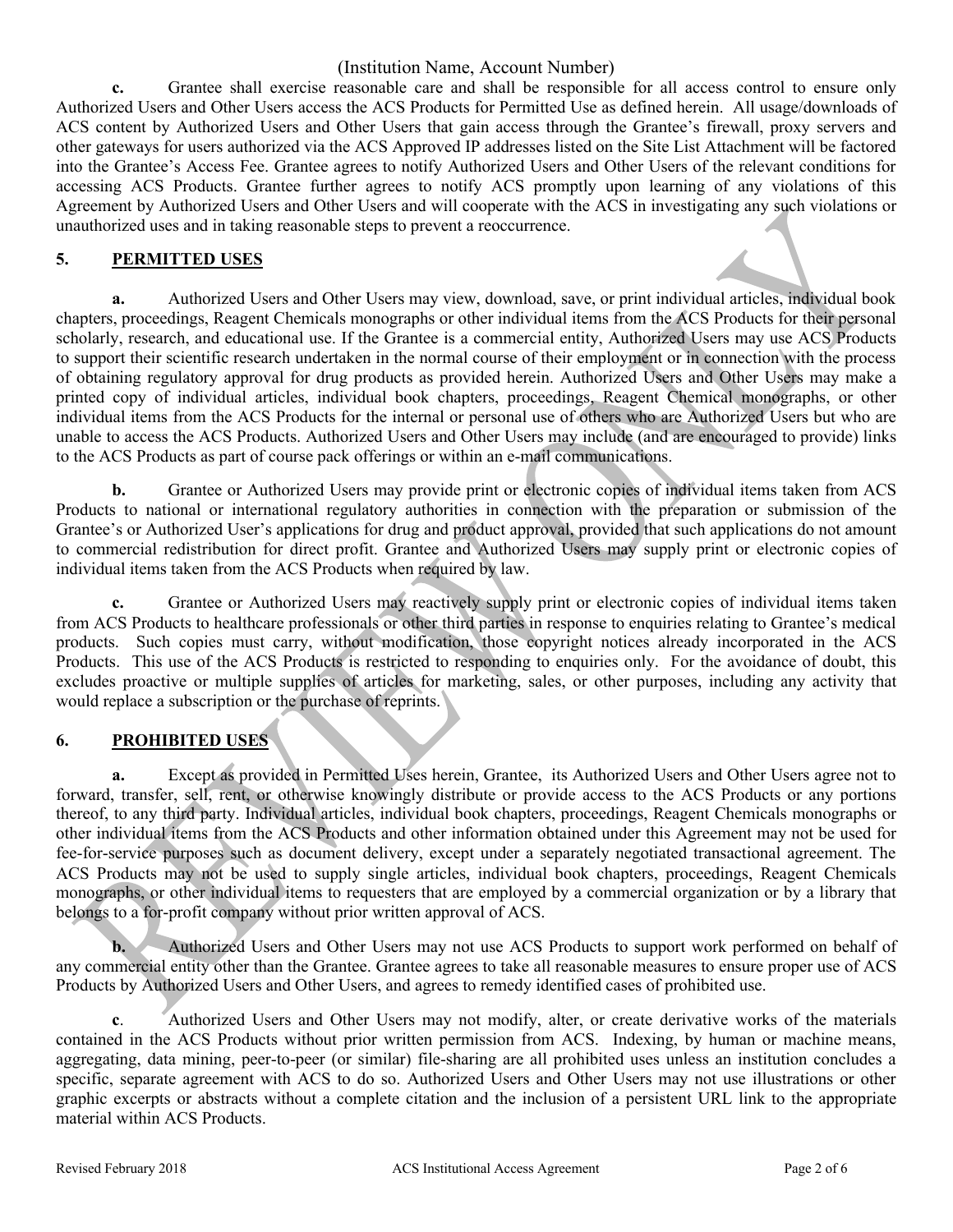**d.** Individual articles, book chapters, Reagent Chemicals monographs, and other individual items from the ACS Products that include information obtained as a result of access to the ACS Products are not to be systematically downloaded, re-published in any media, print or electronic form. Individual articles, book chapters, Reagent Chemicals monographs, or other individual items from the ACS Products may not be downloaded in aggregate quantities or centrally stored for later retrieval.

**e.** Grantee acknowledges that ACS may prevent Grantee, its Authorized Users and Other Users from using, implementing, or authorizing use of any computerized or automated tool or application to search, index, test, or otherwise obtain information from ACS Products (including without limitation any "spidering" or web crawler application) that has a detrimental impact on the use of the services under this Agreement. Grantee agrees to assist ACS in correcting unauthorized use of such methods or applications and acknowledges that ACS may from time-to-time implement tools or other controls on the ACS Products to regulate or restrict use of computerized or automated applications that are used to search, index, test, or obtain information from the ACS Products. ACS acknowledges that Grantee may not be able to prevent its Authorized Users and Other Users from using such methods or applications.

**f.** Grantee is required to notify ACS of any infringements of copyrights or unauthorized use of which they become aware. Grantee will cooperate with the ACS in investigating any unauthorized uses and in taking reasonable steps to prevent a reoccurrence.

#### **7. TRIAL AND/OR NEW SUBSCRIPTIONS**

Grantee may from time to time during the Term of this Agreement desire access to other ACS products and/or services not identified in this Agreement as ACS Products, either for a limited, trial period ("Trial Subscription") to determine its usefulness or suitability to Grantee or for changes to the list of ACS Products for the remainder of the Term of this Agreement. Similarly, Grantee may from time-to-time during the term of this Agreement desire access to other ACS products and/or services through the Metered Access Plan (MAP). Grantee's access to and use of any and all such additional ACS products and/or services shall be subject to and governed by all applicable Terms and Conditions of this Agreement.

## **8. ACCESS**

**a.** ACS shall use reasonable commercial efforts to provide continuous availability of ACS Products through the Internet. It is understood that availability will be subject to periodic interruption due to maintenance of the server(s), installation or testing of software, loading new information files, and downtime related to equipment or services outside the control of ACS including public and private telecommunications services or Internet nodes or facilities. ACS shall not be liable for any delay, downtime, transmission error, software or equipment incompatibilities, force majeure or other failure of performance.

**b.** ACS will make reasonable efforts to maintain the legacy archive of journal articles published in PDF format between 1879 and 1995. In the event that it proves commercially unreasonable for ACS to maintain the ongoing availability of the PDF legacy archive, ACS, in consultation with its customer advisory panel, will make a conservation copy of the archive available through an acceptable repository to institutions that have access via a separate agreement.

**c.** ACS will make reasonable efforts to maintain the ACS Symposium Series Archive, Current Editions of the Symposium Series, and other similar eBook published content, online published in PDF and/or HTML format. In the unlikely event that it proves commercially unreasonable for ACS to maintain the ongoing availability of the content, ACS, in consultation with its customer advisory panel, will make a conservation copy of the ACS Symposium Series Archive and Current Editions of the Symposium Series online available through an acceptable repository.

**d.** ACS agrees to provide Grantee COUNTER compliant or, in the event that COUNTER is superseded by another reporting standard, comparable usage reports via a self-service web site on a monthly basis for applicable ACS Products subscribed to by Grantee under this Agreement.

#### **9. DISPUTES**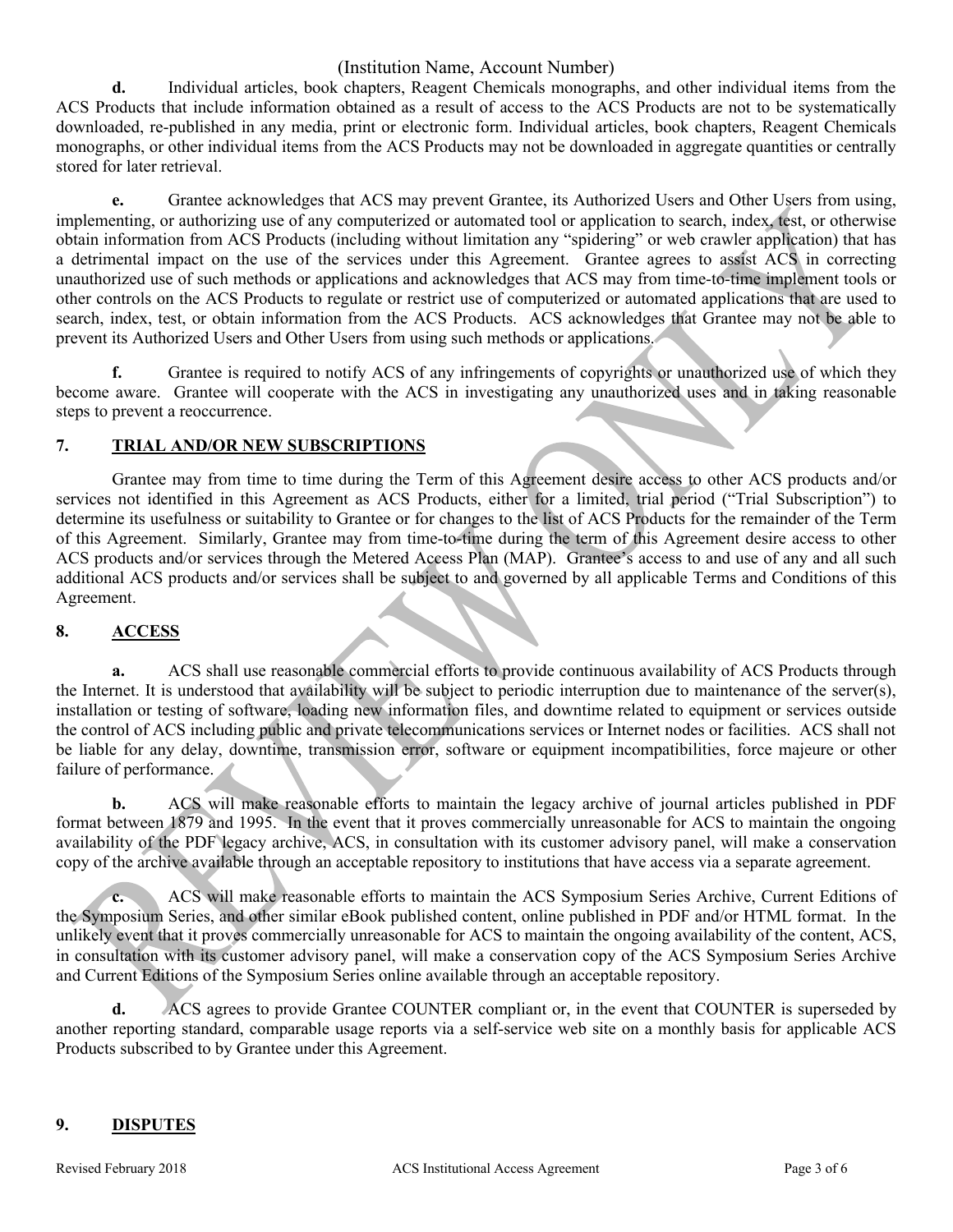The Parties agree to enter into negotiations to resolve any controversy, claim or dispute ("Dispute") arising under or relating to this Agreement. The Parties agree to negotiate in good faith to reach a mutually agreeable resolution of such dispute within ten (10) days of written notice of the dispute or such other time period as ACS and Grantee mutually agree. If the dispute is not timely resolved, the Parties agree, on request of either Party, to resolve the dispute by binding and final arbitration in accordance with the Commercial Arbitration Rules of the American Arbitration Association then in effect. The arbitration shall take place in the District of Columbia, USA. The arbitrator(s) shall be bound to follow the provisions of this Agreement in resolving the dispute, and may not award specific performance or punitive damages. The decision of the arbitrator(s) shall be final and binding on the Parties, and any award of the arbitrator(s) may be entered or enforced in any court of competent jurisdiction. The Parties agree that the conduct and results of the arbitration will be kept confidential except as required by law.Notwithstanding anything in this Section to the contrary, disputes in which there is a claim for injunctive relief or other equitable remedy, including specific performance, may be brought in any court having competent jurisdiction throughout the world.

## **10. TERMINATION**

**a. Termination for Default.** If either party breaches a term of this Agreement, the other may send written notice of the breach, including a reasonable cure period of not less than seven (7) business days. If the breach is not cured within that time, or if the Parties do not reach a satisfactory agreement on extending the cure period, then the nonbreaching party may terminate this Agreement effective immediately upon written notice. In the event Grantee wishes to restore access after a termination for default, if the reduced access period is less than ninety (90) days, there will be no reduction in Grantee's current subscription price. If the Grantee is reinstated after ninety (90) days access cancellation, the Grantee shall be required to pay a \$500 service charge prior to reinstatement. Once Grantee's account is in good standing, ACS will provide Grantee with a prorated credit for its following year's subscription fee equivalent to the reduced or terminated access period.

**b. Termination for Convenience.** Either party may cancel this Agreement at any time by providing the other party with sixty (60) days prior written notice. In the event of such a termination by Grantee, Grantee shall not receive a pro-rated refund of the unused Access Fee, and in the event of such a termination by ACS, Grantee shall be entitled to receive a pro-rated refund of the unused Access Fee.

## **11. COPYRIGHTS; OTHER INTELLECTUAL PROPERTY RIGHTS**

Except as otherwise specifically noted, ACS is the owner of all right, title and interest in the content of the ACS Products, including, without limitations, individual journals, articles, abstracts, book chapters, proceedings. All ACS Products are protected under the Copyright Laws of the United States Codified in Title 17 of the U.S. Code and subject to the Universal Copyright Convention and the Berne Copyright Convention. Grantee agrees not to remove or obscure copyright notices. Grantee acknowledges that it has no claim to ownership of any part of the ACS Products or other proprietary information accessed under this Agreement.

The names "American Chemical Society," "ACS" and the titles of the journals and other ACS Products are trademarks of ACS.

# **12. DISCLAIMER OF WARRANTIES; LIMITATION OF LIABILITY**

ACS warrants that it is entitled to grant this Agreement. EXCEPT AS SET FORTH IN THE PRECEDING SENTENCE, ACS MAKES NO WARRANTY OR REPRESENTATION OF ANY KIND, EXPRESS OR IMPLIED, WITH RESPECT TO THE ACS PRODUCTS INCLUDING THEIR QUALITY, ORIGINALITY, SUITABILITY, SEARCHABILITY, OPERATION, PERFORMANCE, COMPLIANCE WITH ANY COMPUTATIONAL PROCESS, MERCHANTABILITY OR FITNESS FOR A PARTICULAR PURPOSE.

ACS SHALL NOT BE LIABLE FOR: EXEMPLARY, SPECIAL, INDIRECT, INCIDENTAL, CONSEQUENTIAL OR OTHER DAMAGES ARISING OUT OF OR IN CONNECTION WITH THE AGREEMENT GRANTED HEREUNDER, THE USE OR INABILITY TO USE ANY ACS PRODUCT, ACS'S PERFORMANCE UNDER THIS AGREEMENT, TERMINATION OF THIS AGREEMENT BY ACS OR THE LOSS OF DATA, BUSINESS OR GOODWILL EVEN IF ACS IS ADVISED OR AWARE OF THE POSSIBILITY OF SUCH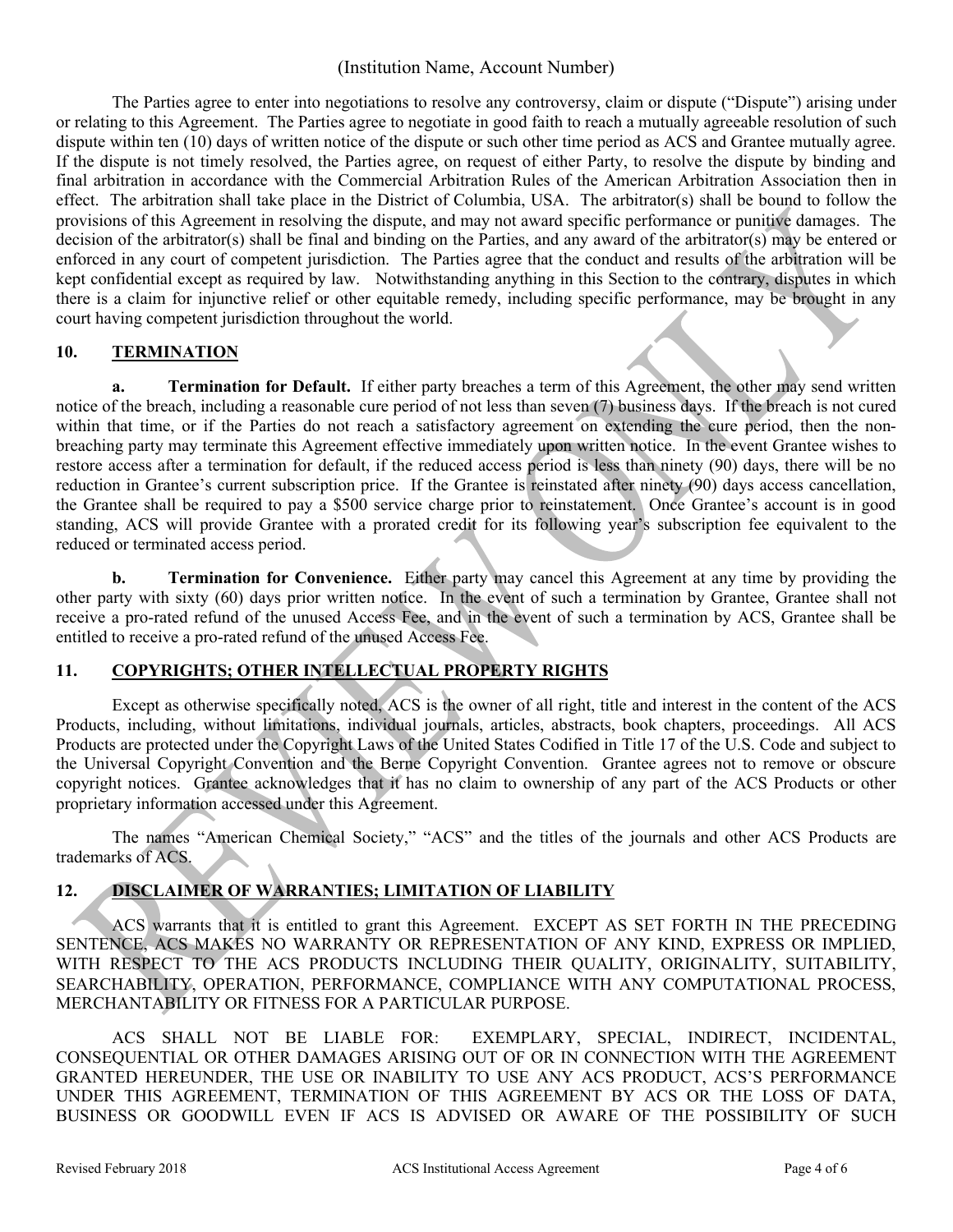DAMAGES. IN NO EVENT SHALL THE TOTAL AGGREGATE LIABILITY OF ACS OUT OF ANY BREACH OR TERMINATION OF THIS AGREEMENT EXCEED THE TOTAL AMOUNT PAID BY GRANTEE FOR ACCESS TO ACS PRODUCTS FOR THE CURRENT YEAR IN WHICH SUCH CLAIM, LOSS OR DAMAGE OCCURRED, WHETHER IN CONTRACT, TORT OR OTHERWISE, INCLUDING, WITHOUT LIMITATION, DUE TO NEGLIGENCE. The foregoing limitations and exclusions of certain damages shall apply regardless of the success or effectiveness of other remedies. No claim may be made against ACS unless suit is filed within one (1) year after the event giving rise to the claim.

#### **13. GRANTEE'S AUTHORIZATION**

In the event this Agreement is for a Consortium, Grantee represents and warrants that it has the right to enter into this Agreement on behalf of each and every one of the Consortium members. Grantee shall be responsible for compliance with all terms and conditions of this Agreement by all Consortium members and by all Authorized Users and Other Users. In the event this Agreement is not for a consortium, the undersigned represents and warrants that he/she has the right to enter into this Agreement on behalf of the Grantee.

#### **14. INDEMNIFICATION**

Grantee agrees to indemnify ACS against any and all claims brought by Authorized Users and/or Other Users and/or Consortium members against ACS and any claims brought against ACS resulting from any actions by Authorized Users and/or Other Users and/or Consortium members. If ACS has designated Grantee as a "consortium," all references to "Grantee" in this Agreement shall apply equally and fully to the Consortium and each of its members.

#### **15. GENERAL**

This Agreement sets forth the entire understanding of the Parties and, except as provided herein, may not be modified without the express written consent of both Parties. The validity, construction and performance of this Agreement shall be governed by and construed in accordance with the laws of the District of Columbia, USA without reference to its conflicts of laws principles. Grantee acknowledges that the delivery of the ACS Products will occur in the District of Columbia, USA. Grantee shall pay any taxes lawfully due from it, other than taxes on ACS's net income, arising out of Grantee's use of ACS Products and/or other rights granted under this Agreement. Grantee may not assign or transfer its rights under this Agreement without the express written consent of ACS.

## **16. ACCEPTANCE**

Signing this Agreement constitutes acceptance by Grantee of the terms and conditions contained herein. Grantee warrants that it has read and understands this Agreement. ACS reserves the right to modify non-material terms and conditions in this Agreement at any time by posting the modified non-material terms and conditions on the ACS Publications Web site. Any use of ACS Products after such posting shall constitute acceptance of the modified nonmaterial terms and conditions. (For clarification, "material" terms include the following: pricing/fees, term, permitted uses, prohibited uses, termination, and subject matter of the agreement. Anything not part of that list would be considered as "non-material". ACS will notify Grantee in writing of any material changes to the Agreement.)